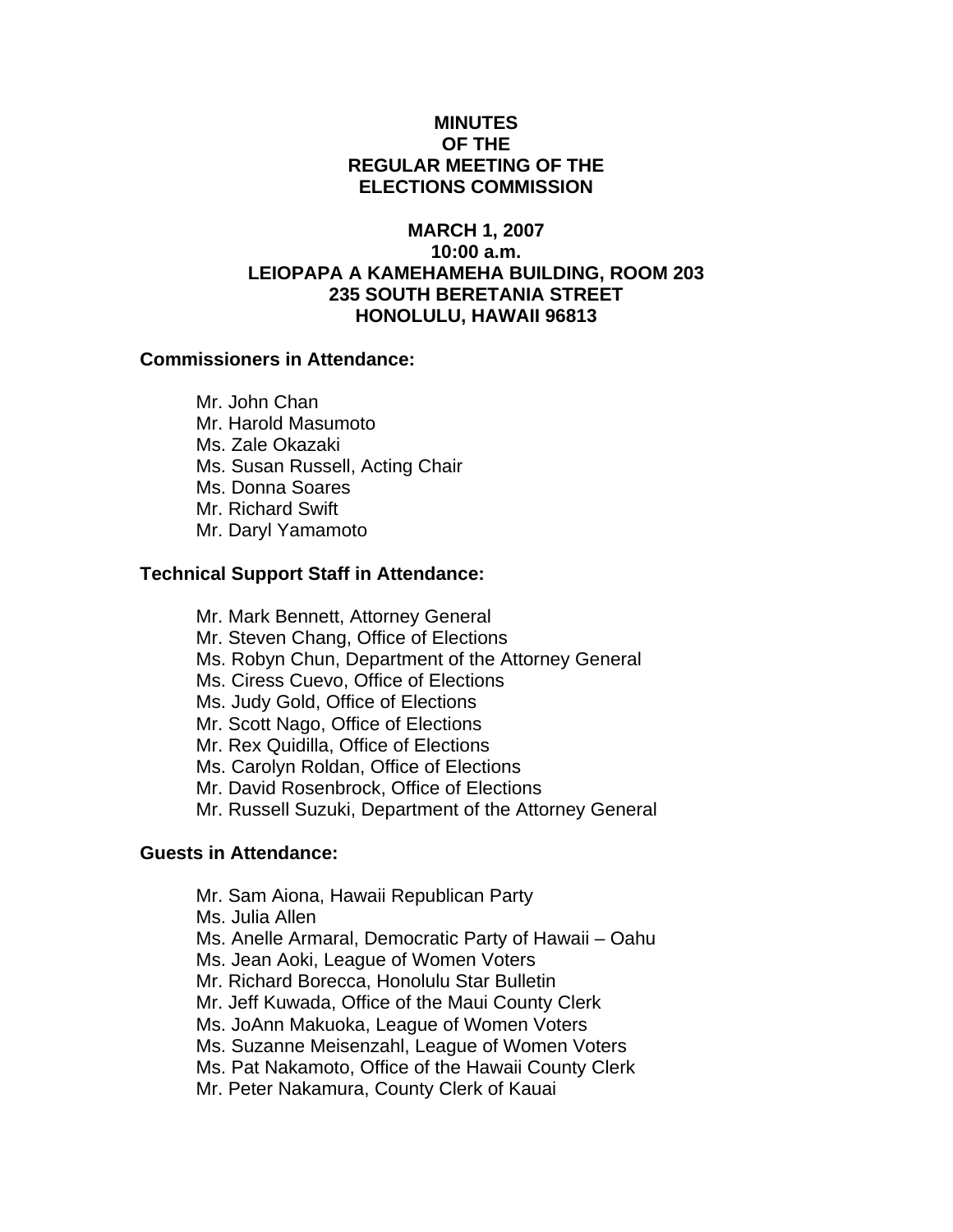Ms. Treena Shapiro, Honolulu Advertiser Mr. Samuel Slom, State Senate Ms. Eliza Talbot, Hawaii Republican Party Ms. Malia Zimmerman, Hawaii Reporter

#### **PROCEEDINGS**

I. Call to Order

The meeting was called to order by acting chair, Ms. Susan Russell at 10:00 a.m. on March 1, 2007 at the Leiopapa A Kamehameha Building in room 203.

Chair Russell excused the absences of Mr. Harold Nelson and Mr. Harold Masumoto.

II. Approval of Minutes of Meeting of February 8, 2007

Ms. Donna Soares moved to approve the minutes of the meeting of February 8, 2007. Mr. Daryl Yamamoto seconded, and the motion carried unanimously.

III. Public Testimony (All interested persons may present oral and/or written testimony on any agenda item. Please check-in with staff and sign the sign-in sheet so that your name can be called.)

Chair Russell acknowledged receipt of Mr. Dwayne Yoshina's letter withdrawing his petition to seek reappointment as the Chief Election Officer. She asked those that signed the public testimony sign-in sheet to present their testimony.

Mr. Masumoto arrived during the discussion of this item.

Ms. Anelle Armaral, Chair of the O'ahu County Committee, Democratic Party of Hawaii, provided oral testimony in support of Mr. Yoshina to serve as the interim Chief Election Officer until the Elections Commission can conduct a nationwide search for a permanent Chief Election Officer. She also noted that the Oahu County Committee will be presenting Mr. Yoshina a certificate to acknowledge his 25 years of service to the State of Hawaii.

Ms. Jean Aoki, League of Women Voters, provided oral testimony expressing her concerns regarding the transparency and the openness of the Elections Commission meetings. Ms. Aoki read a Honolulu Weekly article regarding the Commission's decision on the Chief Election Officer. She questioned whether Commission members had discussions that lead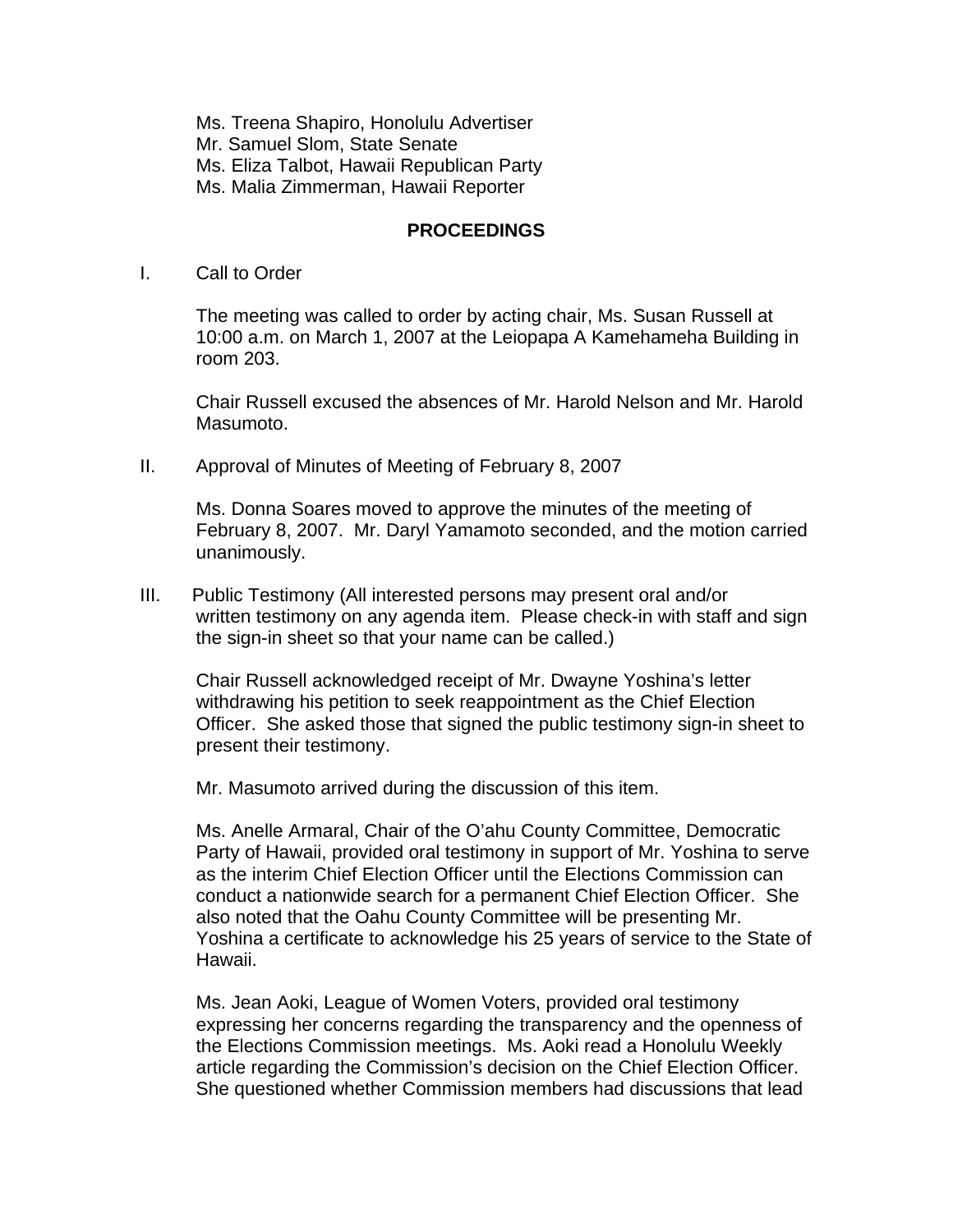to a decision prior to this meeting and whether those discussions were in compliance with the Sunshine Law. Ms. Aoki also stated that although the Commission meeting met the public notice requirements of State law, more effort is needed to inform the public of Elections Commission meetings. She recommended that information be provided on the Office of Elections' website. She also questioned the Commission regarding the unseated ninth member. Lastly, Ms. Aoki stated that the League of Women Voters want a nonpartisan Chief Election Officer to serve the State of Hawaii.

Mr. Peter Nakamura, County Clerk of Kauai provided oral testimony in support of Mr. Dwayne Yoshina's reappointment. He stated that Mr. Yoshina did not ask him to attend this meeting, but rather he wanted to attend on his own accord. He also noted that his elections division staff asked him to testify in support of Mr. Yoshina's reappointment. Mr. Nakamura shared his county's positive experience in working with Mr. Yoshina. He also noted that the administration of elections is a shared responsibility between the County Clerks and the Chief Election Officer.

Mr. Jeffrey Kuwada, Deputy County Clerk of Maui provided oral testimony in support of Mr. Yoshina's reappointment. In his experience working with Mr. Yoshina, he noted that Mr. Yoshina demonstrated exemplary leadership skills. Mr. Kuwada urged the Commission to consider Mr. Yoshina's reappointment. He stated that if Mr. Yoshina could not be reappointed, then the Commission should appoint a qualified applicant.

Chair Russell noted that the Commission was in receipt of written testimonies sent to the Office of Elections.

The following individuals submitted written testimony:

- 1. County of Hawaii Elections Division Staff: Shyla Ayau, Ranee Mangauil, Cori Saiki, Glen Shikuma, and Sonya Toasaka-Kelii
- 2. Ms. Susan Irvine
- 3. Ms. Constance Kiriu
- 4. Office of Elections Staff: Steve Chang, Ciress Cuevo, Judy Gold, John Klaneski, Willette Naauao, Scott Nago, Kim Okazaki, Rex Quidilla, Carolyn Roldan, David Rosenbrock, Lori Tomczyk, Rod Ueno, Charles Wong, and Robynn Yokooji
- 5. Ms. Patricia Nakamoto, Elections Program Administrator, County of Hawaii
- 6. Mr. Ernesto Pasion, Deputy County Clerk of Kauai
- 7. Mr. Dale Takiguchi
- 8. Ms. Geri Lynn Unciano, Elections Clerk, County of Kauai
- 9. Mr. Lyndon Yoshioka, Elections Administrator, County of Kauai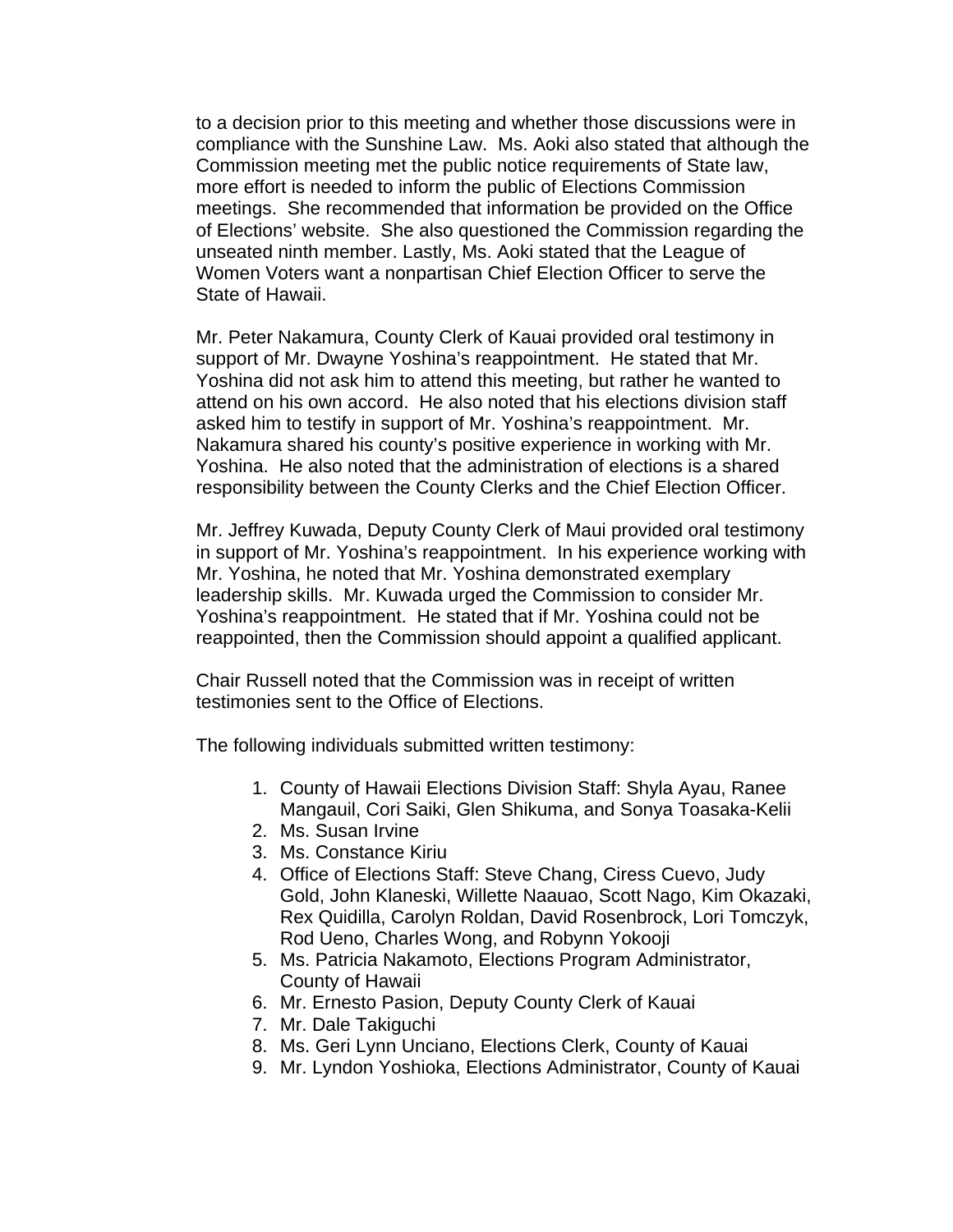Chair Russell agreed with Ms. Aoki that more public notice of the Elections Commission meetings is needed and that this information should be available on the Office of Elections' website. In response to Ms. Aoki's question regarding the Elections Commission's compliance with the Sunshine Law, Chair Russell explained that the Commission did not meet to discuss any matters pertaining to the decision on the Chief Election Officer prior to this meeting. She also stated that the Commission was notified of the expiration of Mr. Yoshina's term on January 24, 2007.

There was a motion to amend the agenda to skip items four and five because these items no longer applied.

Mr. Russell Suzuki, Deputy Attorney General opined that items four and five may be skipped without amendment to the agenda.

IV. Executive Session: To consider personnel maters relating to the evaluation of the Chief Election Officer. (HRS § 92-5(a) (2)) (If the individual concerned requests an open meeting, and open meeting shall be held.)

This item was not taken up pursuant to discussion in item three.

V. Reconvene in Open Meeting

This item was not taken up pursuant to discussion in item three.

VI. Executive Session: To consult with legal counsel pursuant to (HRS § 92- 5(a) (4) on questions and issues pertaining to the Commission's power, duties, privileges, immunities and liabilities with respect to the reappointment of the Chief Election Officer; decision on whether to authorize the Chief Election Officer to holdover until a successor is appointed if the Chief Election Officer is not reappointed; decision on appointing a temporary or acting Chief Election Officer if the Chief Election Officer is not reappointed and not authorized to hold office until a successor is appointed; and other related matters.

Pursuant to Hawaii Revised Statutes § 92-5(a)(4), the Commission resolved to executive session at 10:29 a.m. The executive session ended at 12:40 p.m., after which the Commission recessed.

VII. Reconvene in Open Meeting

Chair Russell reconvened the meeting at 12:47 p.m.

VIII. Action Items: Decision with respect to the reappointment of the Chief Election Officer; decision on whether to authorize the Chief Election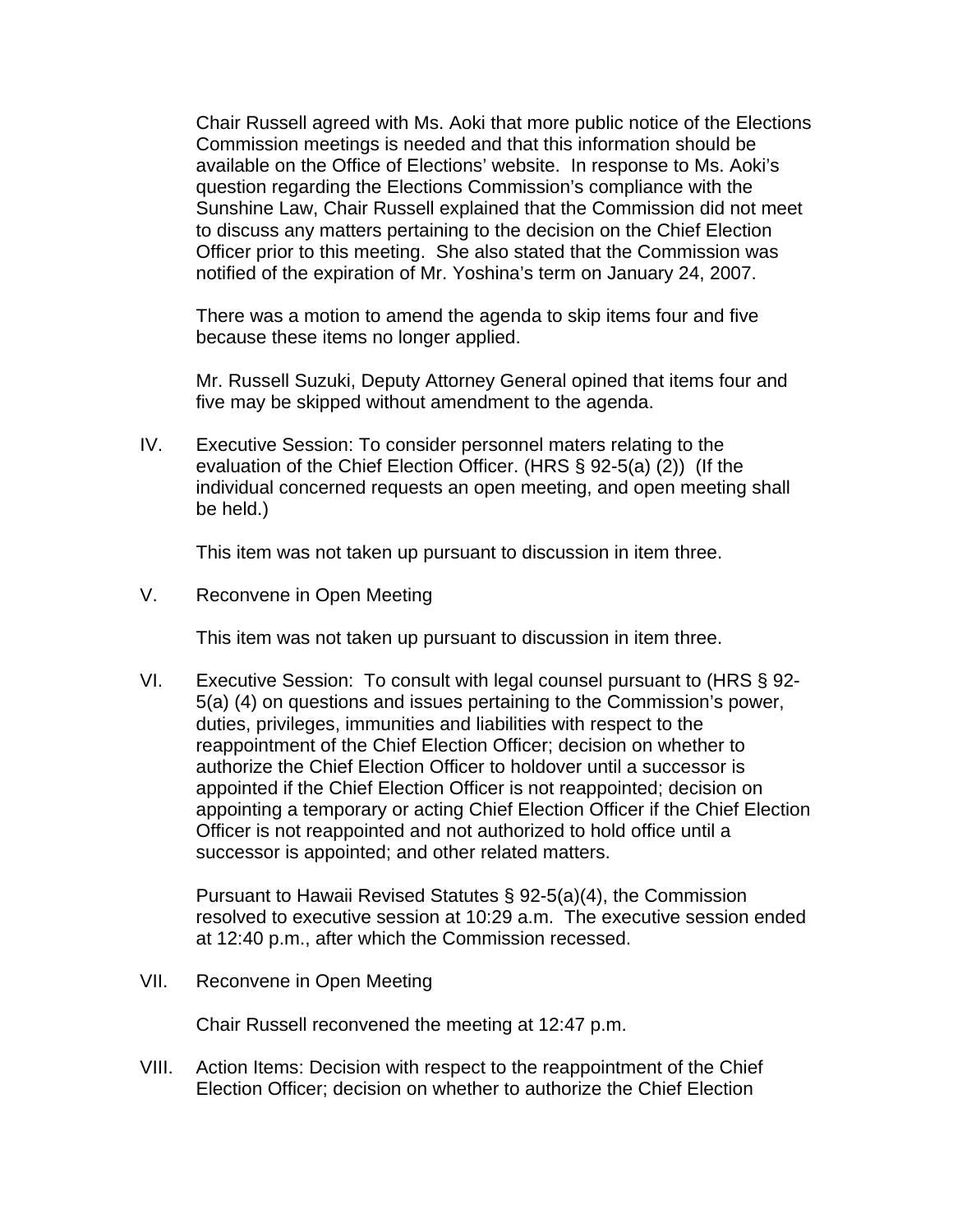Officer to holdover until a successor is appointed if the Chief Election Officer is not reappointed; decision on appointing a temporary or acting Chief Election Officer if the Chief Election Officer is not reappointed and not authorized to hold office until successor is appointed; and other related matters.

 Chair Russell stated that the Commission will conduct voice votes on the action items. She also noted that five affirmative votes are required to pass a motion.

 Mr. Masumoto moved for the Commission to appoint Mr. Yoshina as the interim Chief Election Officer until a successor is appointed. Mr. Yamamoto seconded. The motion failed, 3-4 (No: Chair Russell, Ms. Soares, and Mr. Swift; Yes: Mr. Chan, Mr. Masumoto, Ms. Okazaki, and Mr. Yamamoto).

 Mr. Richard Swift moved for the Commission to appoint Mr. Rex Quidilla as the interim Chief Election Officer. Ms. Soares seconded. The motion failed, 3-4 (No: Mr. Masumoto, Ms. Okazaki, and Mr. Yamamoto; Yes: Mr. Chan, Chair Russell, Ms. Soares, and Mr. Swift).

 Mr. Masumoto moved for the Commission to appoint Mr. Quidilla as the interim Chief Election Officer until the next meeting and that the Commission to work with a fact finding committee on the process to appoint the next interim Chief Election Officer. Ms. Soares seconded. The motion passed, 2-5 (No: Mr. Yamamoto and Ms. Okazaki; Yes: Mr. Chan, Mr. Masumoto, Chair Russell, Ms. Soares, and Mr. Swift).

 The Attorney General advised the Commission to form a fact finding committee. The Commission decided that the committee will be comprised of one Elections Commission member, one representative of the League of Women Voters, and one representative from the respective Offices of the County Clerks.

Mr. Yamamoto was recommended to serve as the Commission's representative. He declined. Commissioners Soares and Okazaki volunteered to serve along with Commissioner Russell. Ms. Aoki will follow up with the League of Women Voters' President to name its representative to serve on the committee. The Commission noted that it preferred the League of Women Voters' representative be a resident of Honolulu to facilitate attendance at meetings. Chair Russell stated that she will contact with the County Clerks to seek a representative from their offices to serve on the fact finding committee.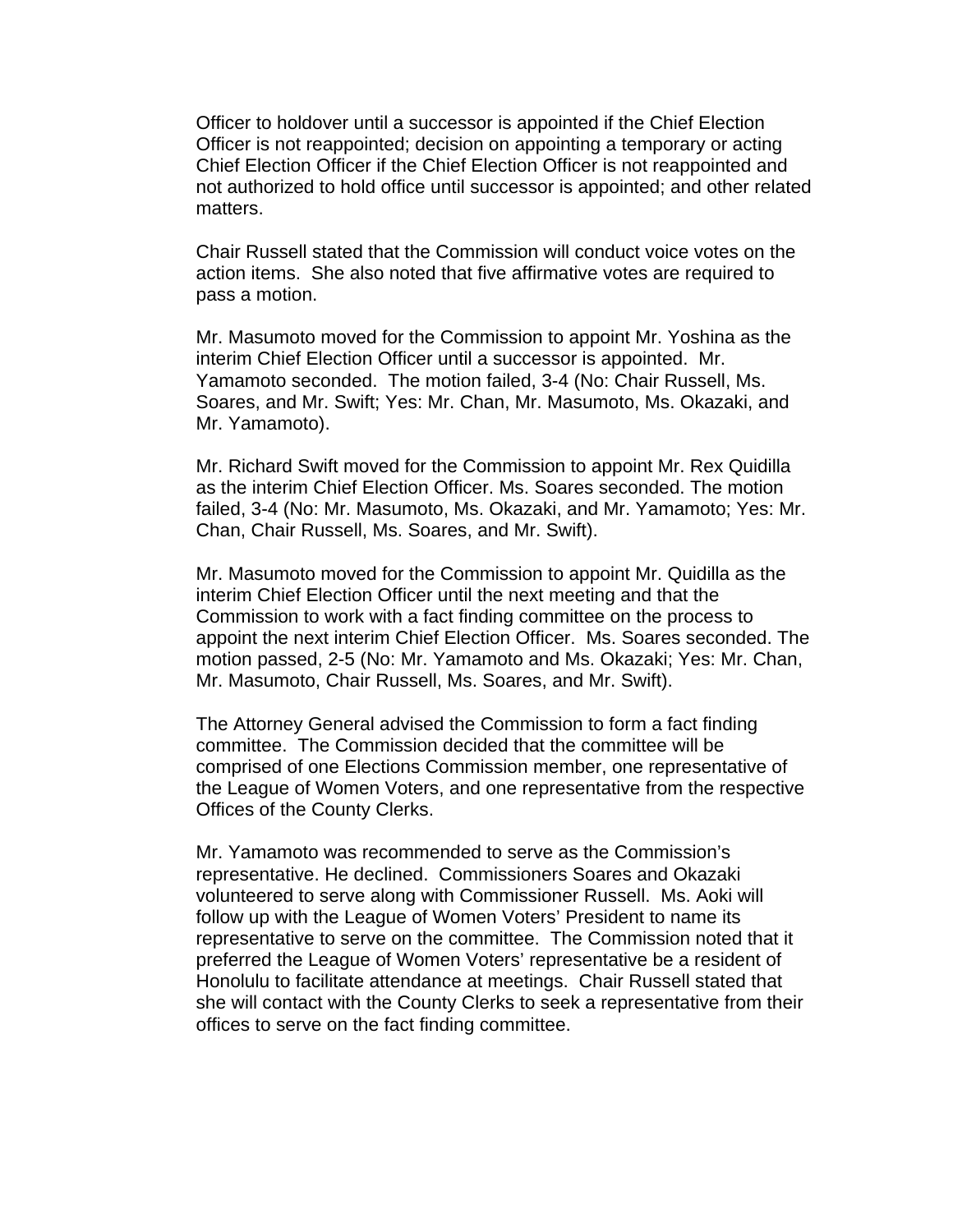Mr. Swift moved for the fact finding committee to establish the criteria and requirements for selecting both the interim and permanent Chief Election Officer. Mr. Masumoto seconded, and the motion carried unanimously.

IX. Biennial Report to the Legislature

Chair Russell discussed the report to be submitted the legislature. She stated that the Commission could work with the Office of Elections staff to submit a late report.

X. Discussion of Proposed Legislation Including Funding the Elections Commission

Chair Russell asked the Office of Elections for an update on legislation.

Mr. Scott Nago and Mr. Quidilla provided a legislation report to the Commission.

XI. Old Business

Ms. Soares inquired of the status of the rules for the Commission.

In response to Ms. Soares, Chair Russell stated that the rules have been submitted to Governor Linda Lingle's office. She also noted that the minor typographical errors can be amended during the public hearings process.

XII. New Business

Mr. Masumoto moved for the Commission to amend the agenda to discuss the salary wage of the Chief Election Officer. Mr. Yamamoto seconded, and the motion carried unanimously

Mr. Masumoto moved for the Chief Election Officer to be paid a salary not to exceed eighty-seven percent of the director of human resources development (pursuant to HRS 11-1.6(e)). Mr. Yamamoto seconded. The motion carried unanimously.

The Commission recessed at 1:15 p.m., so Mr. Suzuki could provide the Commission with an answer to its inquiry regarding the salary of the director of human resources development.

The meeting reconvened at 1:43 p.m.

XIII. Correspondence

There was no correspondence for discussion.